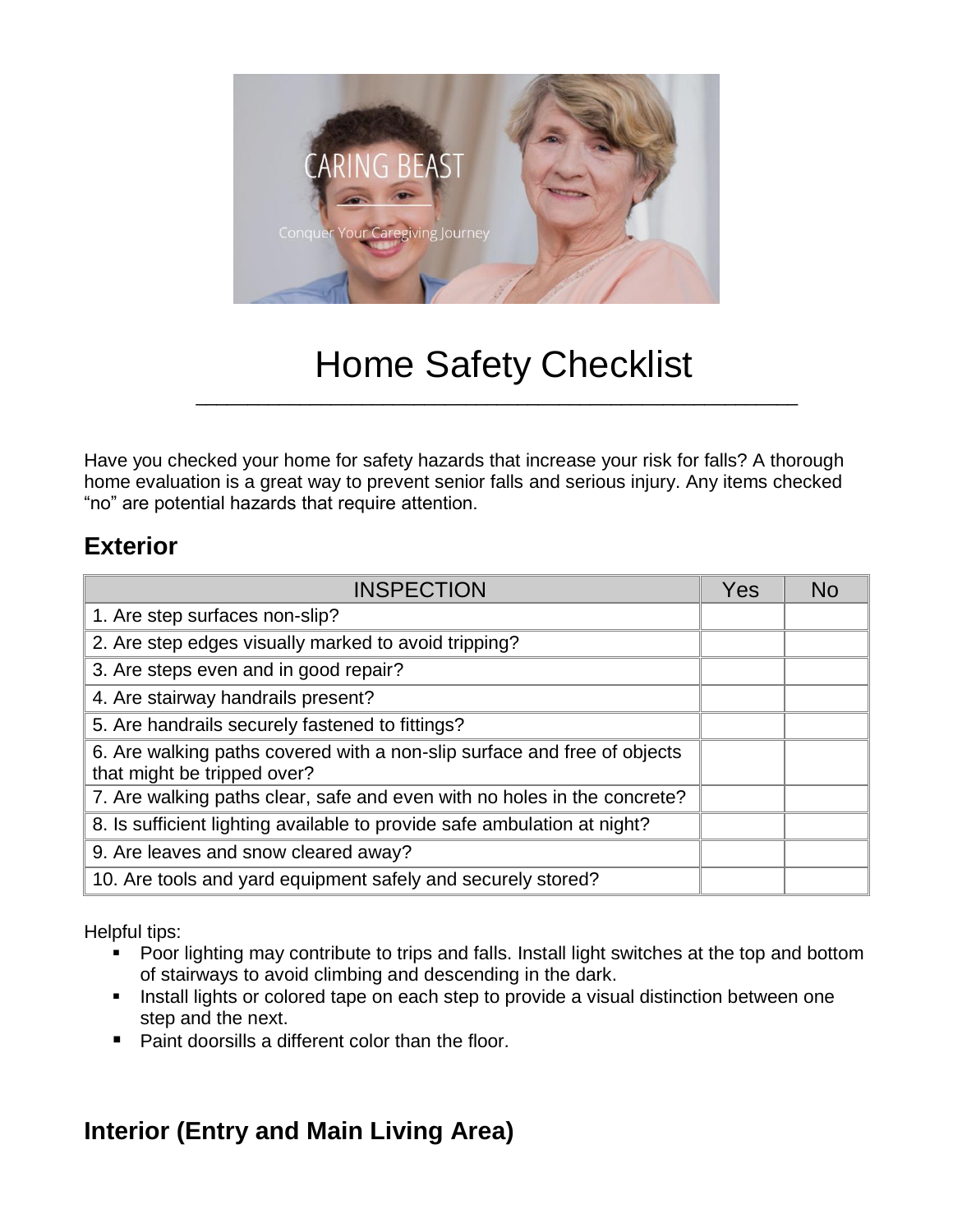| <b>INSPECTION</b>                                                                             | <b>Yes</b> | <b>No</b> |
|-----------------------------------------------------------------------------------------------|------------|-----------|
| 1. Is the entryway clear of clutter with at least 36" wide access?                            |            |           |
| 2. Do the door locks operate smoothly?                                                        |            |           |
| 3. Does the porch light adequately light the porch and door?                                  |            |           |
| 3. Are the light switches located near room entrances?                                        |            |           |
| 4. Are the lights bright enough to compensate for limited vision?                             |            |           |
| 5. Are the lights glare free?                                                                 |            |           |
| 6. Are stairways well lit?                                                                    |            |           |
| 7. Are handrails present on both sides of stairway?                                           |            |           |
| 8. Are the handrails securely fastened?                                                       |            |           |
| 9. Are the stairways free of objects?                                                         |            |           |
| 10. Are there light switches at top and bottom of stairs?                                     |            |           |
| 11. Are the stairs marked for visibility with contrasting tape or step lights?                |            |           |
| 12. Are steps slip resistant?                                                                 |            |           |
| 13. Are steps even and uniform in size and height?                                            |            |           |
| 14. Are there smoke and carbon monoxide detectors present with fresh<br>batteries?            |            |           |
| 15. Are all electrical outlets cool to the touch?                                             |            |           |
| 16. Are electric cords properly plugged in and safely tucked away?                            |            |           |
| 17. Are there nightlights in halls and stairwells?                                            |            |           |
| 18. If present, are electric heaters placed well away from rugs, curtains and<br>furnishings? |            |           |
| 19. Is the fireplace chimney clear of accumulation and inspected annually?                    |            |           |
| 20. Are carpets in good repair with edges tacked or taped down?                               |            |           |
| 21. Are linoleum and plastic stair treads secure?                                             |            |           |
| 22. Are throw rugs secured with non-slip backing and taped down?                              |            |           |
| 23. Are floors finished in a non-slip way? Has high polish been avoided?                      |            |           |
| 24. Are rooms uncluttered to permit unobstructed mobility?                                    |            |           |
| 25. Is water temperature reduced to prevent scalding?                                         |            |           |
| 26. Are water faucets clearly marked hot and cold?                                            |            |           |
| 27. Is the furnace checked yearly?                                                            |            |           |
| 28. Are there house smoking rules established?                                                |            |           |
| 29. Do the room furniture patterns allow easy access to doors and windows?                    |            |           |
| 30. Do the doors, drawers and windows open and shut easily?                                   |            |           |
| 31. Is the furniture strong enough to provide support during transfers?                       |            |           |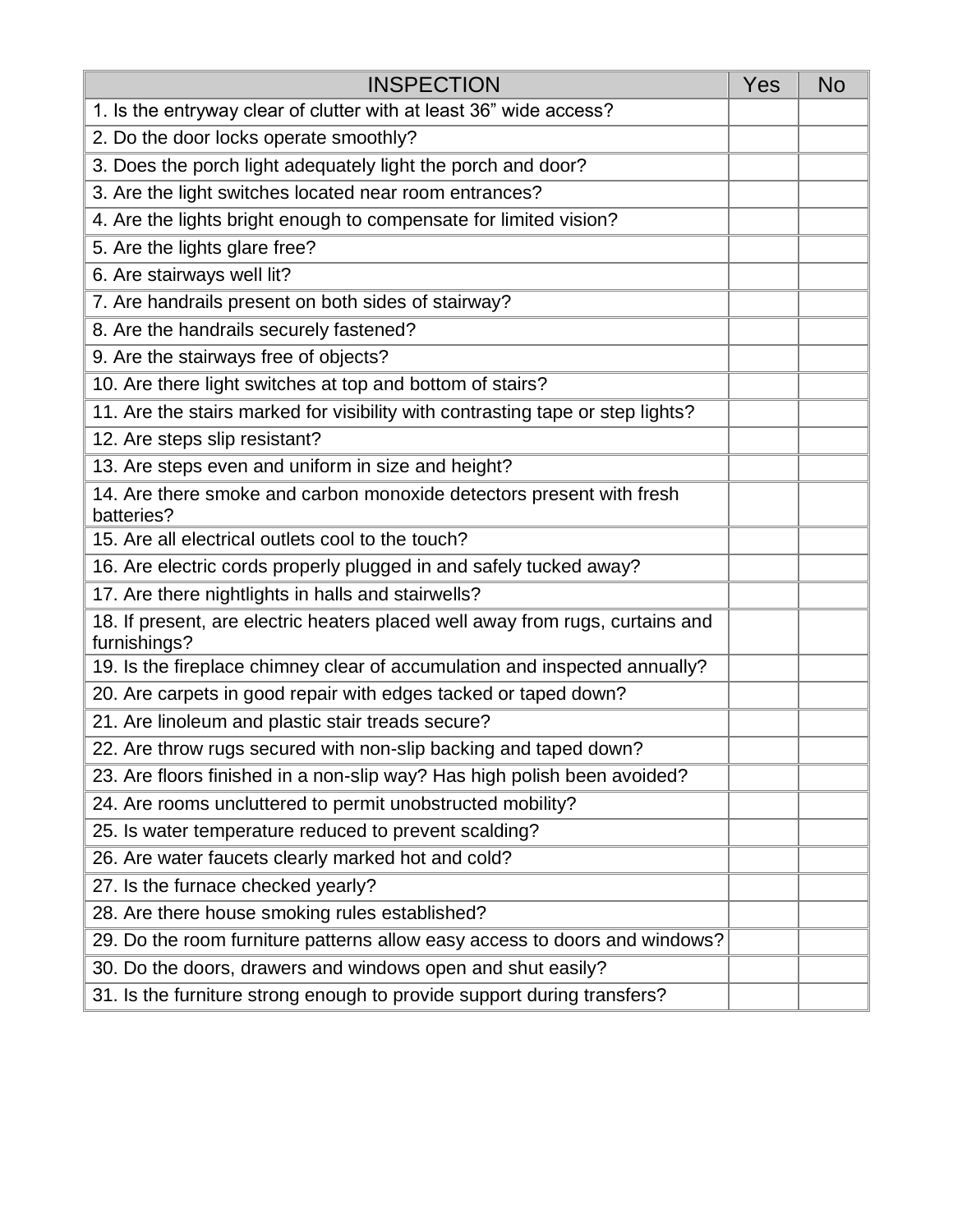| 32. Are telephones easily accessible?                                    |  |
|--------------------------------------------------------------------------|--|
| 33. Are flashlights available in every room?                             |  |
| 34. Is glow tape stuck on important items to identify them in dark?      |  |
| 35. Are cleaners and poisons clearly marked?                             |  |
| 37 Are window and door locks sturdy and operational?                     |  |
| 38. Are medications properly stored and usage instructions written down? |  |
| 39. Is a first aid kit available with up-to-date supplies?               |  |

Helpful tips:

- **·** Improve the lighting in your home by using brighter bulbs, at least 60 watts. Use lampshades or frosted bulbs to reduce glare.
- Use uncut, low pile carpeting instead of thick pile to reduce tripping potential.

#### **Interior continued…**

- Replace old windows with polarized glass or apply tinted material to eliminate glare without reducing light.
- Use chairs that have seating at least 14 –16 inches from the floor and sturdy armrests to provide leverage during sitting or rising for safer transfers.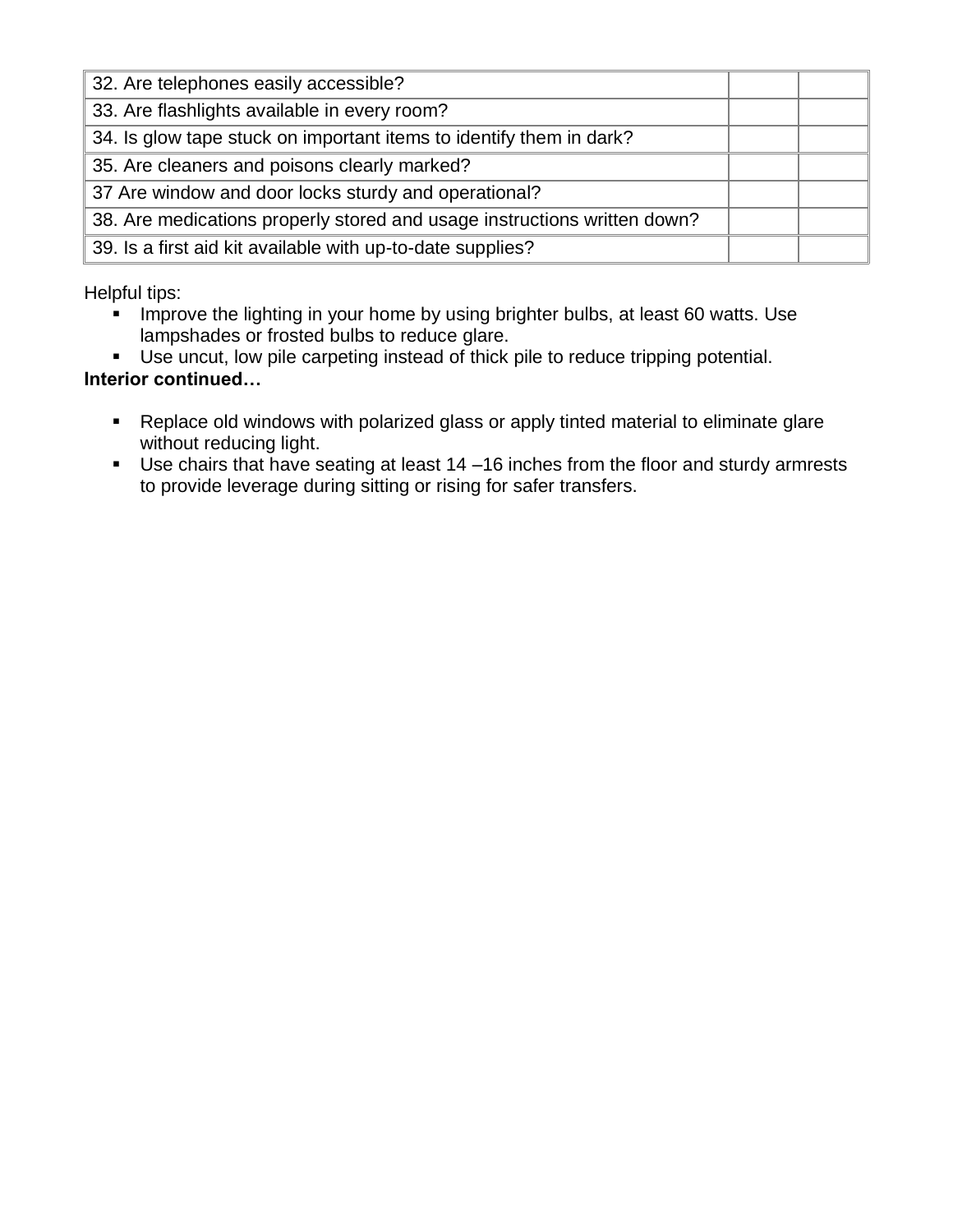# **Kitchen**

| <b>INSPECTION</b>                                                                                               | Yes | <b>No</b> |
|-----------------------------------------------------------------------------------------------------------------|-----|-----------|
| 1. Are dishes and food stored on lower shelves for easy access?                                                 |     |           |
| 2. Is step stool sturdy and have a high handle for support?                                                     |     |           |
| 3. Are step stool treads slip resistant and in good repair?                                                     |     |           |
| 4. Is lighting sufficient, especially over the stove, sink and counter-tops?                                    |     |           |
| 5. Are towels and curtains kept away from the stove?                                                            |     |           |
| 6. Are electric appliances and their cords kept well away from the sink?                                        |     |           |
| 7. Is flooring nonslip?                                                                                         |     |           |
| 8. Are the "Off" indicators on stove and appliances clearly marked with<br>brightly colored tape?               |     |           |
| 9. Is there a telephone in the kitchen? Are emergency telephone numbers<br>displayed including family contacts? |     |           |
| 10. Is there a fire extinguisher within easy reach and in good order?                                           |     |           |
| 11. Are whistling teakettles and food timers in use?                                                            |     |           |
| 12. If the pilot light on the stove goes out, is the gas odor strong enough to all<br>the homeowner?            |     |           |
| 13. Is food properly stored?                                                                                    |     |           |
| 14. Are refrigerator and cupboards free of spoiled or expired<br>food?                                          |     |           |
| 15. Are pots and pans of a lightweight type?                                                                    |     |           |
| 16. Are pot holders and oven mitts available?                                                                   |     |           |
| 17. Are the appliances including refrigerator and stove in good working<br>order?                               |     |           |
| 18. Are pet dishes set out of walking area?                                                                     |     |           |
| 19. Are table and chairs strong and secure enough to provide support when<br>leaning, standing or sitting?      |     |           |

Helpful tip:

■ A well-organized kitchen will make cooking and cleaning easier and prevent falls. Rearrange frequently used items to avoid excessive bending and reaching. Use a hand held reaching tool for hard to reach objects.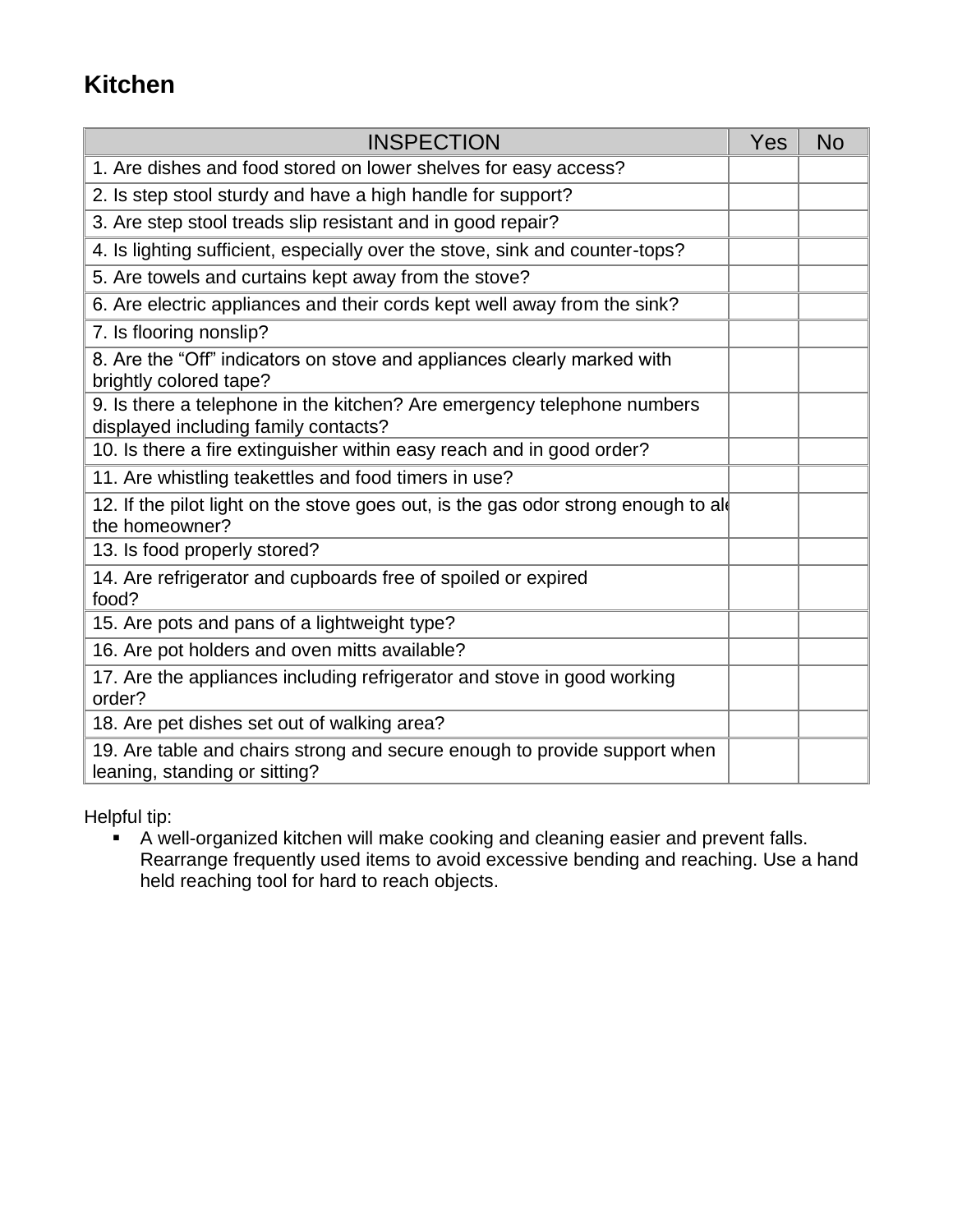# **Bedroom**

| <b>INSPECTION</b>                                           | Yes | N <sub>0</sub> |
|-------------------------------------------------------------|-----|----------------|
| 1. Are lamp and light switches within reach of the bed?     |     |                |
| 2. Is the electric blanket in good working order?           |     |                |
| 3. Is the telephone accessible from the bed?                |     |                |
| 4. Is there an emergency telephone list near the telephone? |     |                |
| 5. Is there a flashlight and a whistle near the bed?        |     |                |
| 6. Are medications stored away from the nightstand?         |     |                |
| 7. Is the bed an appropriate height for easy transfer?      |     |                |

Helpful tips:

- **EXTER 15 It can be challenging not to mention expensive to keep fresh batteries in flashlights. Try** purchasing flashlights that plug into the wall and remain constantly charged. Some rechargeable flashlights even have built in nightlights to make them easy to locate in the dark.
- Stand slowly when getting out of bed. Give your body time to adjust to an upright position.
- Wear well-fitting slippers and avoid night wear that drags on the ground.
- Tie the belt on your robe
- Keep pathways between the bed and bathroom and the bedroom door unobstructed by clutter or furniture.
- The bed should be at least 18" high (from the top of the mattress to the floor) to allow more comfortable and safe transfers.
- The edge of the mattress should be firm enough to support a seated person without sagging.

## **Bathroom**

| <b>INSPECTION</b>                                                         | Yes | <b>No</b> |
|---------------------------------------------------------------------------|-----|-----------|
| 1. Is the door wide enough for unobstructed access with or without an     |     |           |
| assistive device like a cane, walker, or wheelchair?                      |     |           |
| 2. Is the threshold low enough to avoid being a tripping hazard?          |     |           |
| 3. Does the floor have a non-slip surface?                                |     |           |
| 4. Are floor rugs secured with non-slip backing and carpet tape?          |     |           |
| 5. Are grab bars securely fastened next to the toilet and in the tub and  |     |           |
| shower areas?                                                             |     |           |
| 6. Are there non-skid strips, decals or rubber mats in the tub or shower? |     |           |
| 7. Is there a tub or shower seat available?                               |     |           |
| 8. Is the toilet seat elevated for easy transfers?                        |     |           |
| 9. Is there sufficient, accessible, glare-free light available?           |     |           |
| 10. Is there telephone access available in the bathroom?                  |     |           |